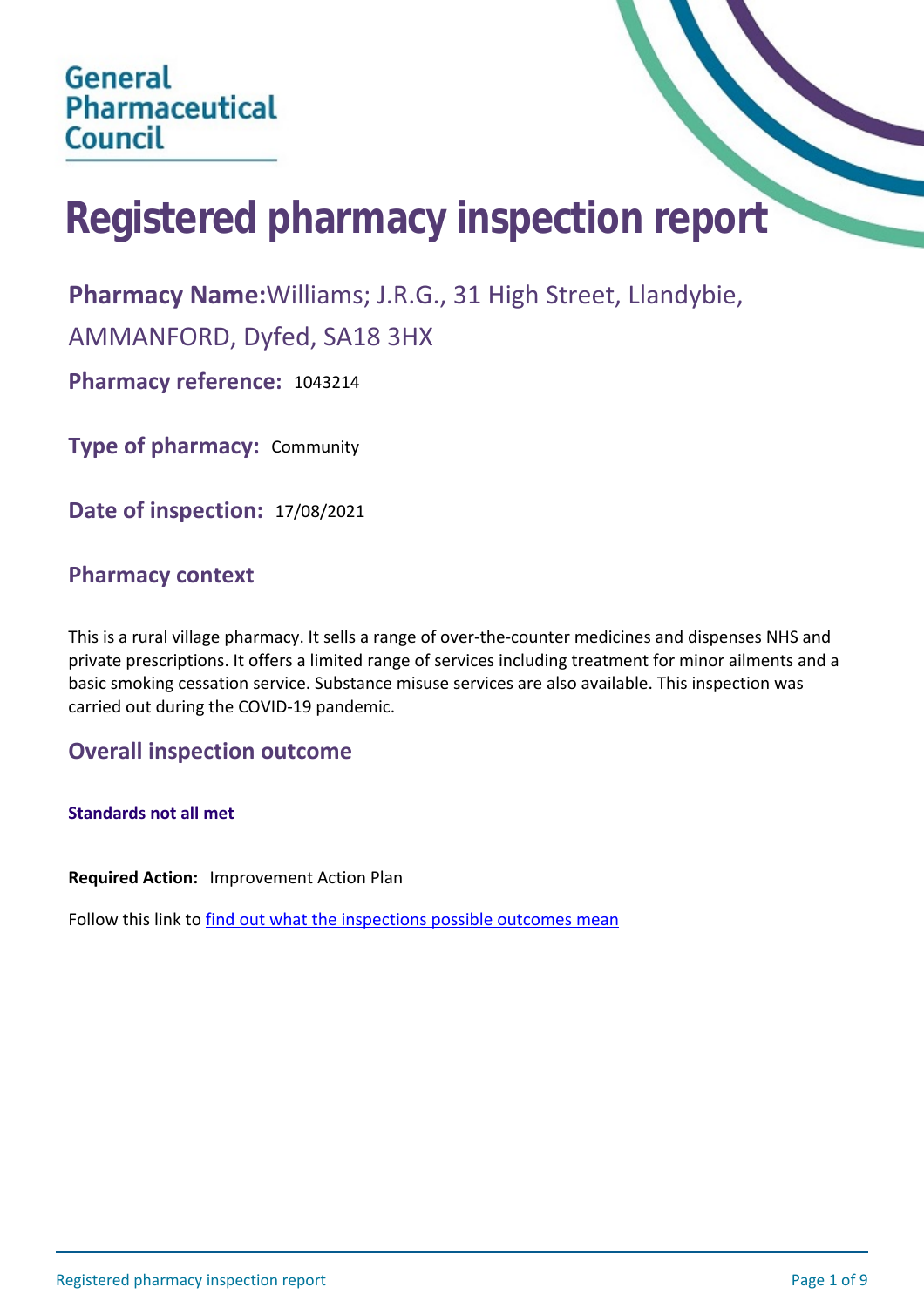## **Summary of notable practice for each principle**

| <b>Principle</b>                                  | <b>Principle</b><br>finding     | <b>Exception</b><br>standard<br>reference | <b>Notable</b><br>practice | <b>Why</b>                                                                                                                       |
|---------------------------------------------------|---------------------------------|-------------------------------------------|----------------------------|----------------------------------------------------------------------------------------------------------------------------------|
| 1. Governance                                     | <b>Standards</b><br>not all met | 1.6                                       | Standard<br>not met        | Responsible Pharmacist records,<br>records of unlicensed specials<br>and records of controlled drugs<br>are not well-maintained. |
| 2. Staff                                          | <b>Standards</b><br>met         | N/A                                       | N/A                        | N/A                                                                                                                              |
| 3. Premises                                       | <b>Standards</b><br>met         | N/A                                       | N/A                        | N/A                                                                                                                              |
| 4. Services,<br>including medicines<br>management | <b>Standards</b><br>not all met | 4.2                                       | Standard<br>not met        | The pharmacy does not have a<br>robust system in place to deal<br>with prescription items that are<br>owed to people.            |
| 5. Equipment and<br>facilities                    | <b>Standards</b><br>met         | N/A                                       | N/A                        | N/A                                                                                                                              |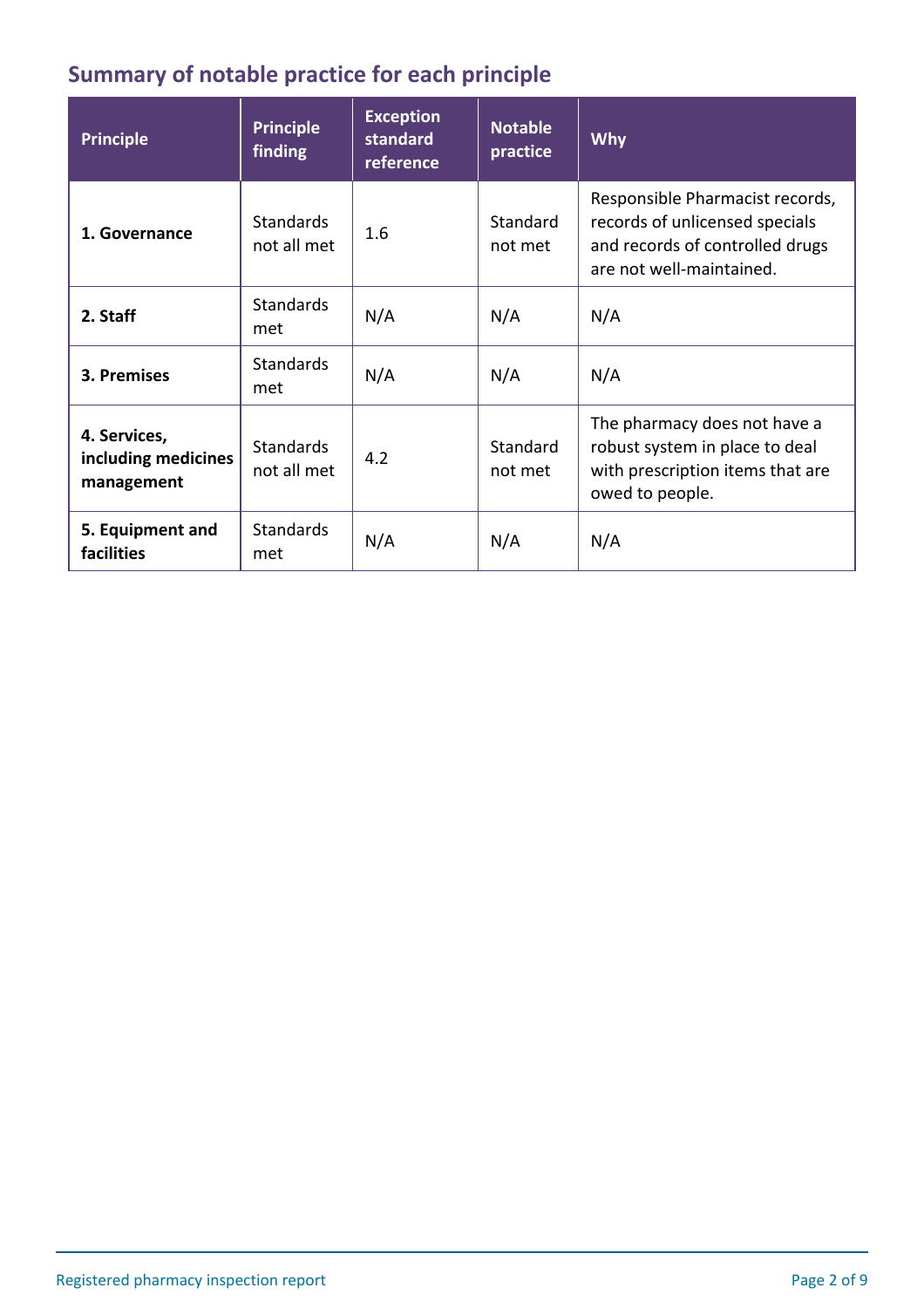## **Principle 1 - Governance Standards not all met**

#### **Summary findings**

The pharmacy has written procedures to help make sure the team works safely. Its team members talk about things that go wrong and take action to help stop them from happening again. The pharmacy generally keeps the records it needs to by law. But some details are missing, so it may not always be able to show exactly what has happened if any problems arise. It asks people to give their views about the services it provides. And its staff know how to keep people's private information safe. The pharmacy's team members understand how to recognise and report concerns about vulnerable people to help keep them safe.

#### **Inspector's evidence**

The pharmacy had systems in place to identify and manage risk, including the recording of dispensing incidents. It was not always clear from the records which incidents had reached the patient and which were near misses, although the pharmacist was able to distinguish these. Staff said that the pharmacist discussed near misses with them at the time of each occurrence. They said that they often shared examples of similar packaging that they thought might lead to selection errors and had recently separated different forms of metformin tablets on dispensary shelves for this reason. A range of written Standard Operating Procedures (SOPs) had been signed by all staff, although these were overdue for review. There were many slightly different versions of SOPs which was confusing. It was difficult to tell which SOPs were current and if they accurately reflected the activities carried out in the pharmacy. However, the pharmacy team were able to give detailed and appropriate descriptions of their roles and responsibilities.The pharmacy usually received regular customer feedback from annual patient satisfaction surveys, but this process had been paused during the pandemic. The pharmacist said that verbal feedback was mostly positive. The pharmacy used the NHS formal complaints procedure 'Putting Things Right' to manage complaints. Information about how to make complaints was included in the practice leaflet, although this was not displayed in the retail area. Evidence of current professional indemnity insurance was available. All necessary records were kept, including Responsible Pharmacist (RP), unlicensed specials, private prescription and emergency supply records. However, there were occasions on which the pharmacist had not signed out of the RP register to show the time at which he had relinquished responsibility for the safe and effective running of the pharmacy. There was a risk that there would not be enough information available to provide a clear audit trail in the event of queries or errors. Some electronic emergency supply records stated that they had been made at a prescriber's request when in fact they had been made at the request of a patient. Records of unlicensed specials did not include patient details as required by law. Some headings were missing from CD registers. There had been no entries made in the patient-returned controlled drug (CD) register since February 2017. The pharmacist said that he did not remember having received any patient-returned CDs after this date and there were none present in the CD cabinet.Staff had signed confidentiality agreements. They were aware of the need to protect confidential information, for example by being able to identify confidential waste and dispose of it appropriately. The pharmacist and staff had undertaken formal safeguarding training and had access to local guidance and contact details via the internet.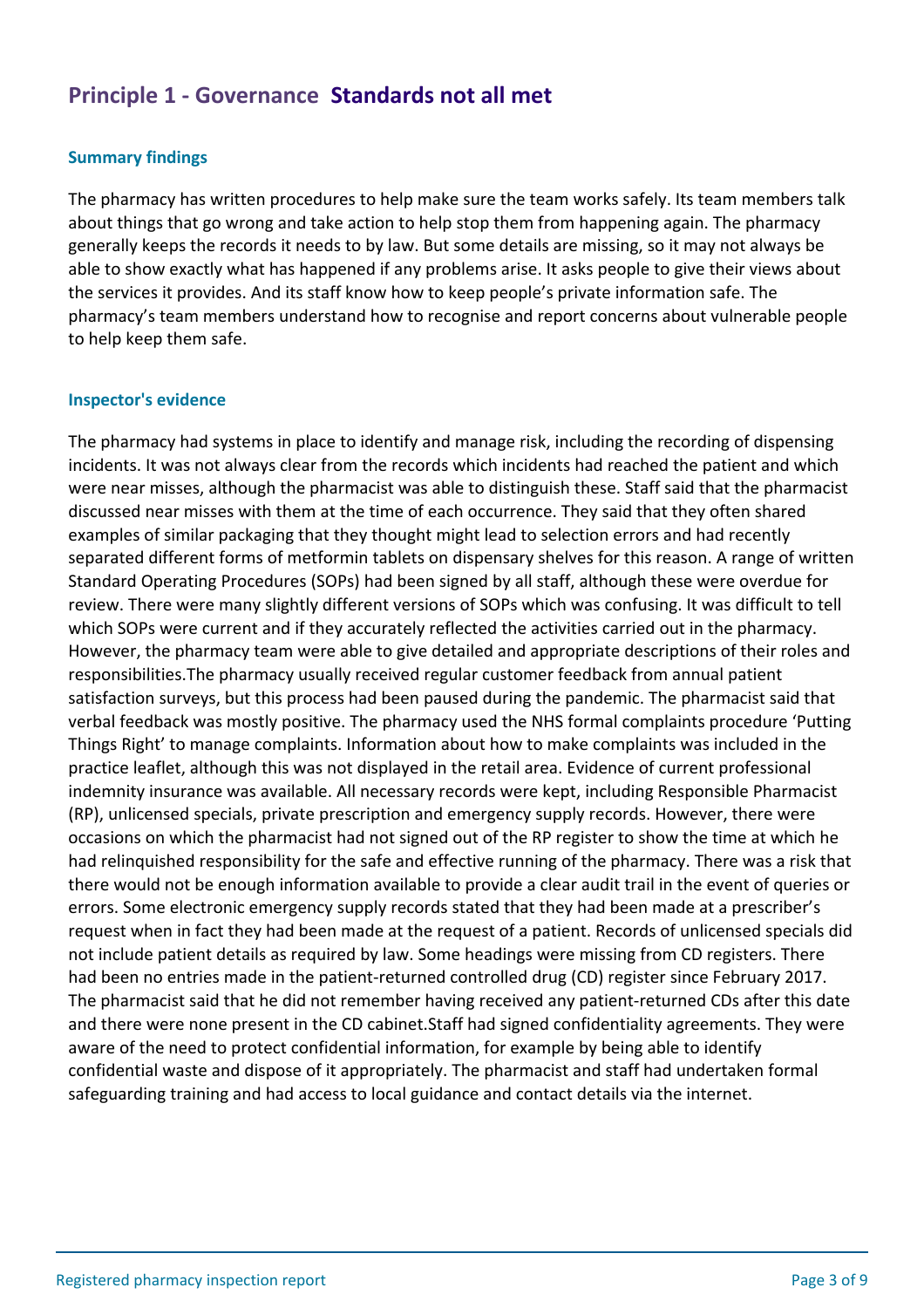## **Principle 2 - Staffing**  $\vee$  **Standards met**

## **Summary findings**

The pharmacy has enough staff to manage its workload. They are properly trained for the jobs they do. And they feel comfortable speaking up about any concerns they have.

#### **Inspector's evidence**

The pharmacist owner worked at the pharmacy from Monday to Friday each week. The pharmacy was very quiet at the time of the inspection and there were enough suitably qualified and skilled staff present to comfortably manage the workload. The staffing level appeared adequate for the services provided. The support team consisted of two dispensing assistants and a medicines counter assistant (MCA). Staff had the necessary training and qualifications for their roles. Part of the MCA's role was to check dispensary stock against wholesaler invoices before putting it away and she had successfully completed an appropriate training course to allow her to do this. One dispensing assistant had been declared competent under the grandparent clause. She had trained as an accuracy checker but did not currently use this qualification. There were no specific targets or incentives set for the services provided. Staff worked well together and had an obvious rapport with customers since they served a small and close-knit community. They said that they were happy to make suggestions within the team and felt comfortable raising concerns with the pharmacist owner. A whistleblowing policy in the Information Governance file advertised a confidential helpline for reporting concerns outside the organisation.

Members of staff were observed to use appropriate questions when selling over-the-counter medicines to patients. They referred to the pharmacist on several occasions for further advice on how to deal with transactions. Staff had access to informal training materials such as articles in trade magazines and information about new products from pharmaceutical representatives. There was no formal appraisal system in place, but all staff could discuss performance and development issues informally with the pharmacist whenever the need arose. The lack of a structured training and development programme increased the risk that individuals might not keep up to date with current pharmacy practice and that opportunities to identify training needs could be missed.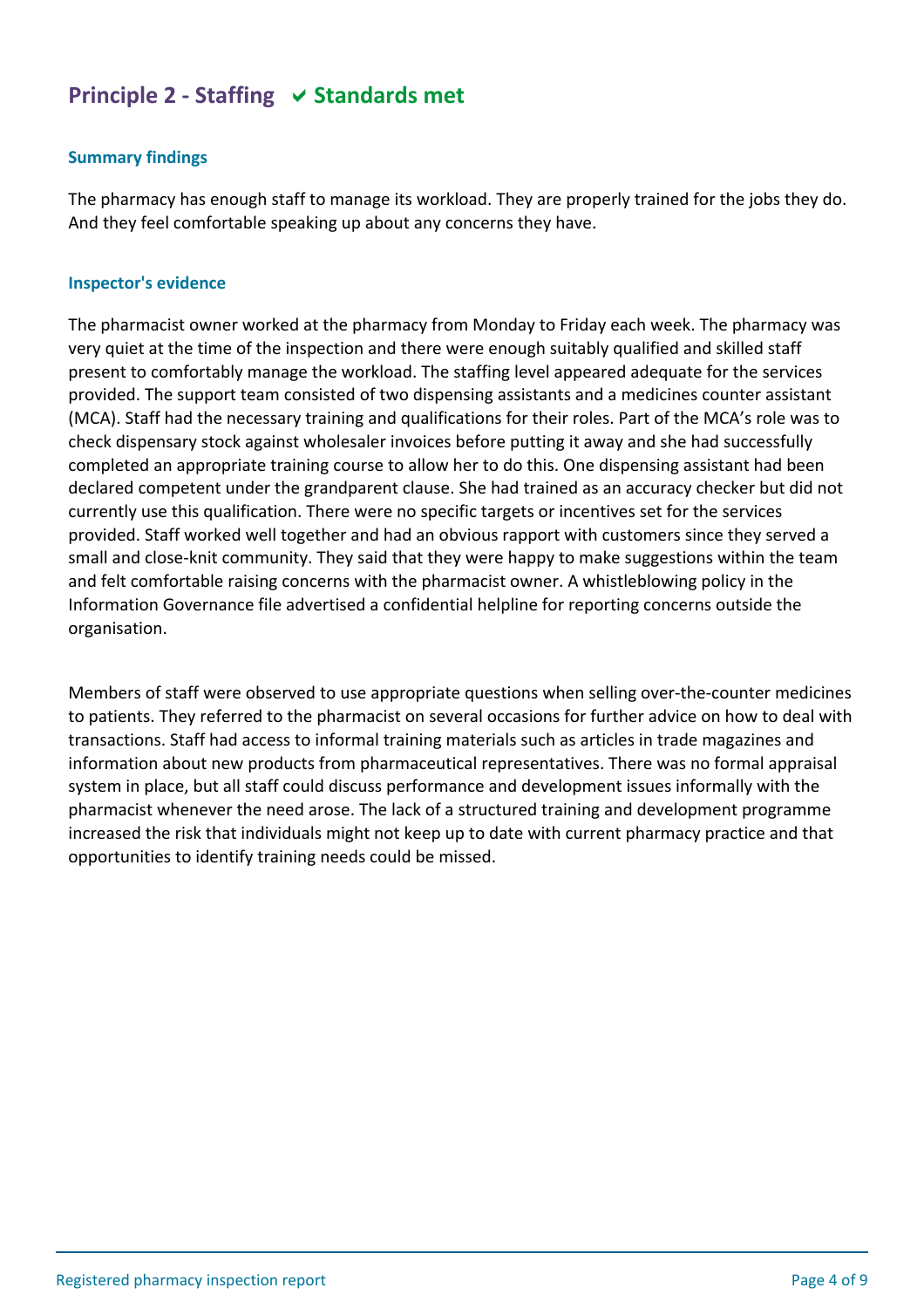## **Principle 3 - Premises**  $\vee$  **Standards met**

## **Summary findings**

The pharmacy is clean, tidy and secure. It has enough space to allow safe working and its layout protects people's privacy.

#### **Inspector's evidence**

The pharmacy was housed in an old building but was clean, generally tidy and well-organised. The dispensary was small but had sufficient space to allow safe working. Some stock was being stored on the floor but it did not pose a trip hazard. The sink had hot and cold running water and soap and cleaning materials were available. A plastic screen had been installed at the medicines counter to reduce the risk of viral transmission between staff and customers. A consultation room was available for private consultations and counselling. But it was not visible from the retail area and it was not clearly advertised, so people may not have known it was available. The lighting and temperature in the pharmacy were adequate. One prescription retrieval area was not well-lit, which increased the risk of pharmacy team members picking up the wrong bag, but a torch was available for use if necessary.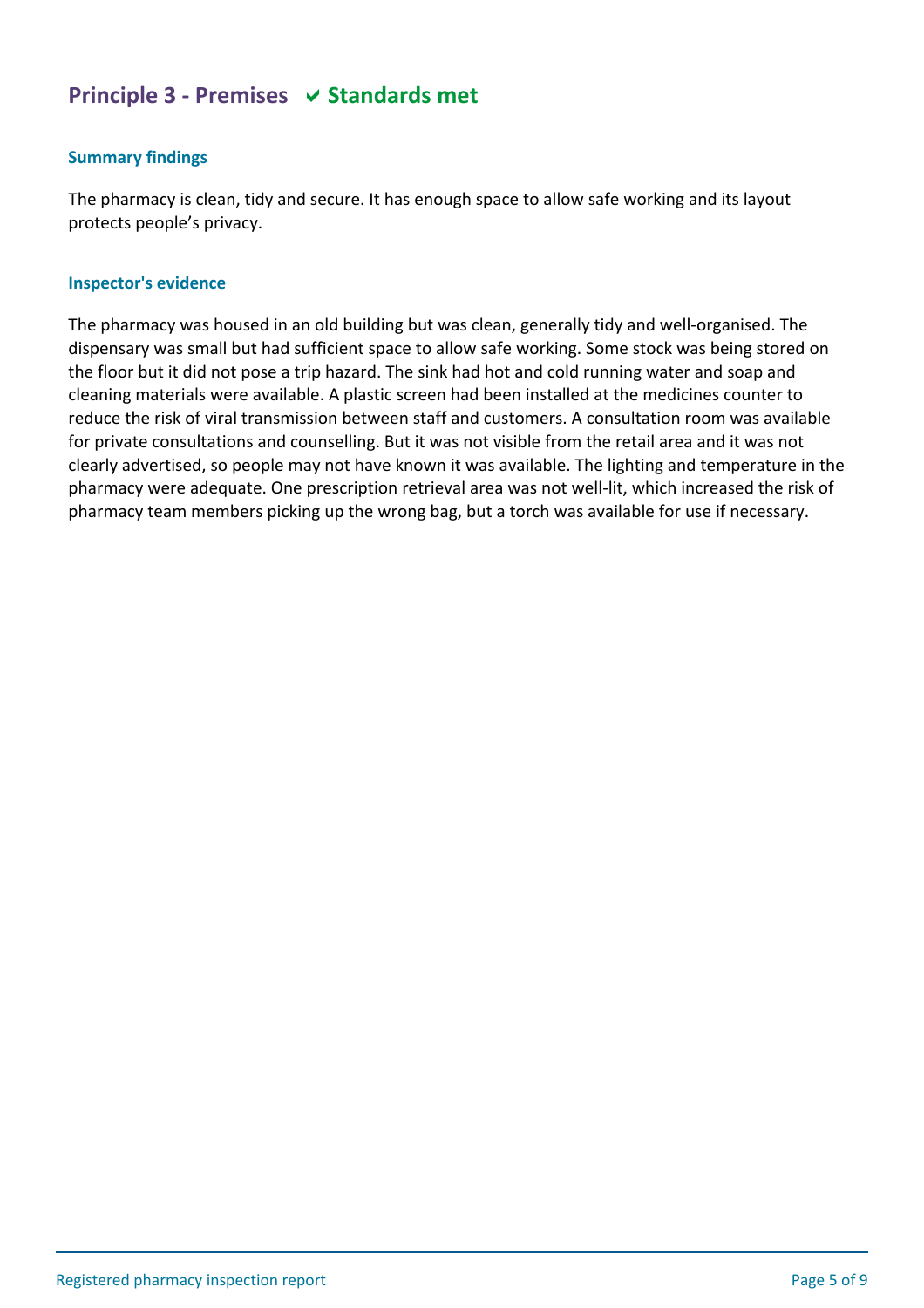## **Principle 4 - Services Standards not all met**

## **Summary findings**

The pharmacy's services are easy for people to access. If it can't provide a service, it directs people to somewhere that can help. The pharmacy's working practices are generally safe and effective and it stores medicines appropriately. But it does not have good systems in place to deal with items that are owed to people, which might lead to mistakes being made. And there is a risk that the pharmacy team will not have all the information they need to investigate properly if something goes wrong.

#### **Inspector's evidence**

The pharmacy offered a limited range of services, some of which were advertised in the pharmacy window and in the practice leaflet, although this was not displayed in the retail area. Information about coronavirus and related safety procedures was displayed on the pharmacy entrance door and at the medicines counter. There was wheelchair access into the pharmacy and consultation room. A signposting file provided by the local health board was available and staff said that they would signpost people requesting services they could not provide to nearby pharmacies or other providers such as the local surgery. Some health promotional material was available in the retail area. The pharmacy was located in a Welsh-speaking area. The pharmacist was a fluent Welsh-speaker and several transactions were observed to take place in Welsh.

The pharmacist said that the dispensing workload was easy to manage as most of it consisted of repeat prescriptions with very few walk-ins. The pharmacy offered a repeat prescription collection service from four local surgeries.

Dispensing staff used a basket system for assembling repeat prescriptions to help ensure that medicines did not get mixed up during dispensing. Baskets were not used for walk-in prescriptions, but these were dispensed and bagged in the order that they were presented to reduce the risk of transposition of medicines. Dispensing labels were initialled by the dispenser to provide an audit trail. However, the pharmacist did not routinely initial labels to show that he had performed an accuracy check. This prevented a full analysis of dispensing incidents, and there was a risk that items that had not been checked by the pharmacist might be handed out in error.

The system in place for dealing with prescription items owed to people was not robust. If there was not enough stock of a product available to fulfil a prescription, a label was generated for the full quantity of the product and attached to the part pack. The prescription was then annotated with the quantity to follow and the prescription bag placed in the retrieval area for collection. If more stock of the product arrived before the patient came in to collect their prescription, staff added the outstanding quantity to the part pack before handout. However, if this was not the case, a staff member or the pharmacist simply informed the person of the quantity that was to follow, without giving them an owing slip. The patient medication record (PMR) was not subsequently altered to show the actual quantity that had been supplied. This system relied on the person collecting the prescription to understand and remember that they had only received a part supply, and to relay this information to the patient if they were a representative. The accuracy of the PMR could not be relied upon and the part product was not labelled with the correct quantity according to legal requirements. It was also unclear if the annotated prescription was always available for reference when the owing quantity was collected. There was a risk that this system might lead to confusion and that people could run out of their medicines or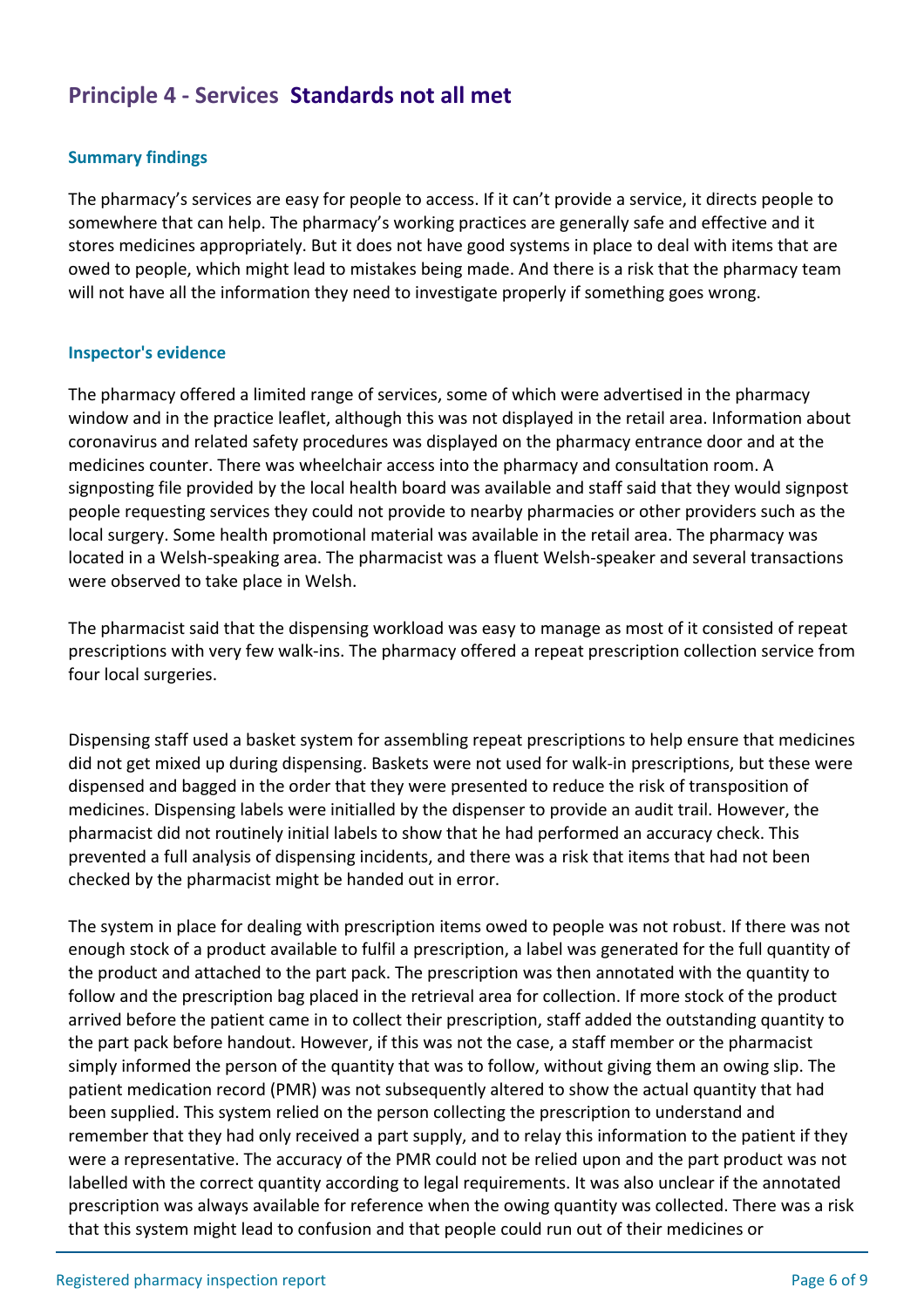that incorrect supplies might be made.

Prescriptions for controlled drugs requiring safe custody and fridge lines were not dispensed until the point of handout. Dispensing labels were attached to alert staff to the fact that these items were outstanding. Prescriptions for Schedule 3 and 4 CDs awaiting collection were marked with an asterisk to remind staff that these should not be supplied more than 28 days after the date on the prescription. Patients on high-risk medicines such as warfarin, lithium and methotrexate were not routinely identified and there was a risk that opportunities for counselling might be missed. However, staff referred all prescriptions to the pharmacist before handout. The pharmacy team were aware of the risks of valproate use during pregnancy. The pharmacist said that any patients prescribed valproate who met the risk criteria would be counselled appropriately and provided with information. The pharmacy carried out regular audits of high-risk medicines, which were commissioned by the local health board. These audits were used to collect data about the prescribing, supply and record-keeping associated with high-risk medicines to flag up areas where risk reduction could be improved within primary care.

The pharmacy did not provide a routine delivery service, but the pharmacist delivered about ten prescriptions to vulnerable and housebound patients each week. He asked patients to sign the back of their prescription if a controlled drug was supplied.

Disposable compliance aid trays were used to supply medicines to a number of patients. Trays were labelled with descriptions to enable identification of individual medicines and patient information leaflets were routinely supplied. Each patient had a section in a dedicated file that included their personal and medication details, details of any messages or changes and relevant documents, such as discharge summaries. A list of patients was available for reference in the front of the file. A record of the date on which each patient's compliance aid had been collected was also kept for reference.

The pharmacy was not currently providing medicines use reviews, as this service had been suspended by Welsh Government in light of the COVID-19 pandemic. Very few discharge medicines reviews had been carried out in recent months. The pharmacy continued to provide the Just in Case palliative care service, the level two (supply only) smoking cessation service and the Choose Pharmacy common ailments service. The pharmacist was hoping to start providing the influenza vaccination service in the autumn but had not yet completed the necessary annual training and did not currently have any stock of vaccines. He had also applied to provide the Welsh Government's COVID-19 lateral flow test supply service but had not yet been able to obtain any tests from the designated wholesaler.

Stock medicines were obtained from licensed wholesalers and were stored appropriately. Medicines requiring cold storage were stored in a drug fridge. Maximum and minimum temperatures were recorded daily and were consistently within the required range. CDs were stored in a safe that was secured to the fabric of the building. There was not a great deal of stock, but different products were stored in piles on top of one another and some out-of-date CDs had not been segregated from usable stock, increasing the risk of errors. Some poisons were stored appropriately in a locked cupboard in the dispensary away from other medicines. The pharmacist gave assurances that he would contact the appropriate authority for collection and disposal of these in the near future.

Staff said that stock was regularly date-checked, but the frequency and scope of these checks were not documented. This created a risk that out-of-date medicines might be overlooked. Four packs of CDs were found to be out of date. However, the pharmacist and dispensing assistants said that they always included an expiry date check in their dispensing and checking processes. Date-expired medicines were disposed of appropriately, as were patient returns and waste sharps. The pharmacy received drug alerts and recalls via NHS email. The pharmacist was able to describe how he had dealt with recalls for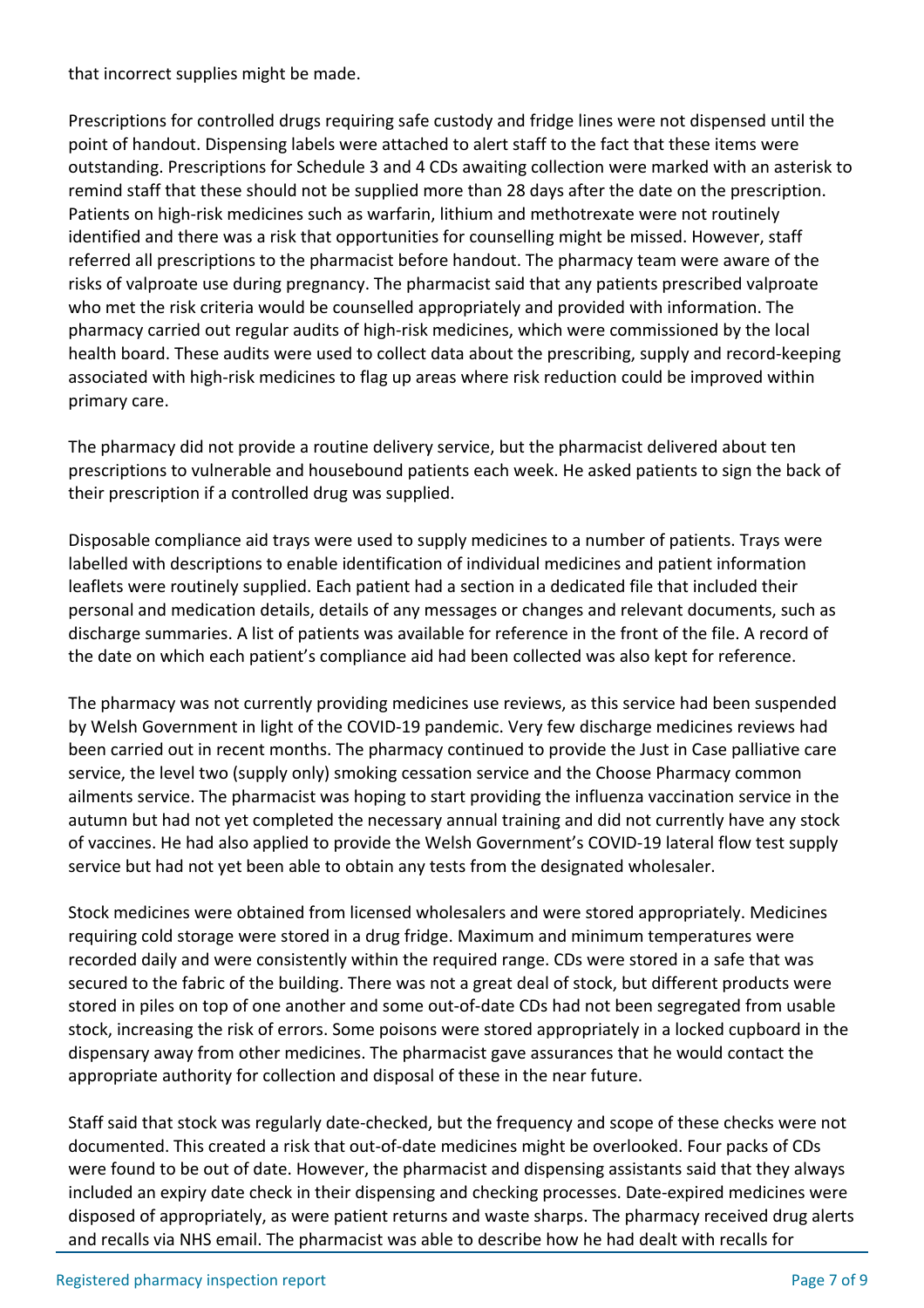medicines by contacting patients where necessary and returning quarantined stock to the relevant supplier.